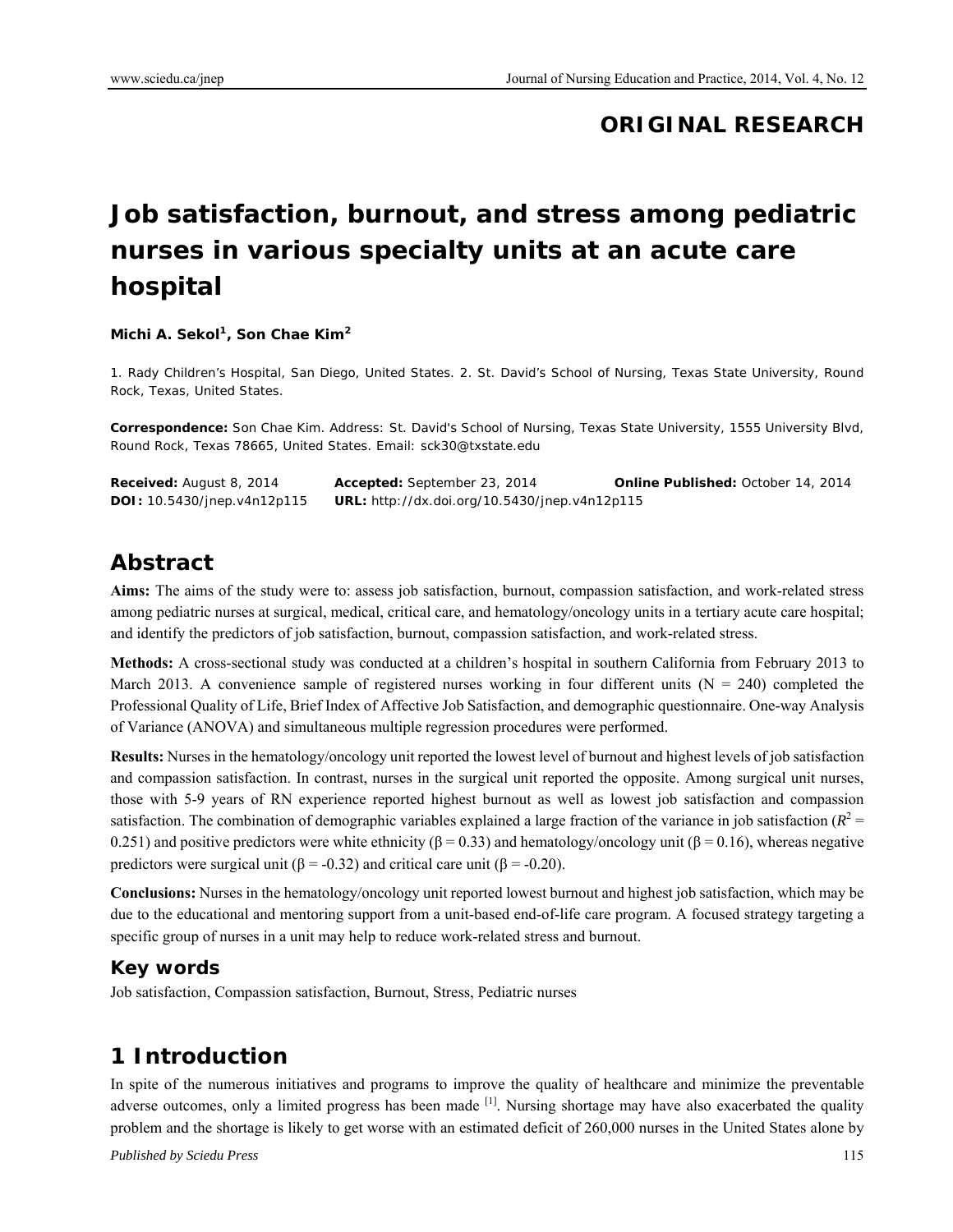2025 <sup>[2]</sup>. The International Council of Nurses (ICN) <sup>[3]</sup> has promoted the positive practice environment, linked to job satisfaction and good patient outcomes, as one of the top priorities to stem the global nursing shortage. Threats to the positive healthy work environment include work-related stress, burnout, and job dissatisfaction, which are not uncommon hazards for nurses and can result in high turnover  $[4-6]$ . These can add significant hidden costs to organizations, as one nurse turnover can cost \$12,000 to \$ 67,000 [7].

The work-related stress arises from the high patient acuity, insufficient staffing, perceived lack of managerial support, lack of autonomy, and negative relationships with co-workers  $[6, 8, 9]$ . As a consequence, a nurse may experience burnout, which includes feeling emotionally exhausted, detached from the job, and underachieved. This can lead to job dissatisfaction and intent to leave the profession  $[5, 6, 10]$ . Nurses' job satisfaction has been used as a strong predictor of retention within an organization and has been directly linked to turnover rates. Stordeur and associates  $[11]$  found that nurses working in hospitals with a turnover rate less than 3.1% in one year had lower levels of burnout, higher levels of job satisfaction, and greater commitment to the organization compared to those in organizations with much higher turnover rates. Negative outcomes related to job dissatisfaction include decreased patient satisfaction and decreased quality of care provided [4, 12]. As a buffer against burnout, compassion satisfaction refers to the feelings of satisfaction and achievement from helping patients in need that can sustain a nurse through difficult and emotionally painful situations  $^{[13, 14]}$ . Nurses reporting high levels of compassion satisfaction can handle suffering and pain many times over and still can be empathetic  $^{[7]}$ .

Pediatric hospitals are known to be high-stress workplace environments as the emotional impacts of seeing sick or dying children are often intensified. As nurses may experience overwhelming emotional stress, helplessness, pain, and sadness while working with sick or dying children and their families, they also need to develop specialized skills, qualities arising from compassion and professional commitment, and abilities to handle the stressful situations. Nurses can experience a greater level of burnout than even trauma workers in a children's hospital setting [15]. A majority of novice pediatric nurses experience stressful events during their first three months of employment and about one-fifth have displayed symptoms of Post Traumatic Stress Disorder (PTSD) after the first three months at bedside <sup>[16]</sup>. The pediatric nurses working in certain specialty areas, such as the critical care unit or hematology/oncology unit are thought to be more susceptible to burnout. The pediatric oncology nurses reported to have significantly lower level of personal accomplishment in burnout scale compared to adult oncology nurses and one- third of nurses in neonatal intensive care unit reported symptoms of burnout [17-19].

Previous reports have shown that effective personal coping strategies and healthy workplaces can reduce burnout and improve job satisfaction. After an implementation of nursing support program, the turnover rate among new pediatric nurses declined <sup>[19]</sup>. The pediatric critical care nurses who perceived themselves as well-prepared and had the ability to care for dying patients reported higher compassion satisfaction and lower burnout  $^{[20]}$ . Various strategies of improving self-care, counselling, enhancing group cohesion, and working in magnet hospitals have shown to improve nurses' job satisfaction and reduce burnout among pediatric nurses  $[5, 16, 21-24]$ . Most of the pediatric nurses reported that they were able to apply the self-care practices and became better in handling life and work stress after attending a series of educational programs <sup>[5]</sup>. Higher organizational support was reported by pediatric nurses in magnet hospitals compared to those in non-magnet hospitals [21]. Although a randomized control study among pediatric oncology nurses showed no significant improvement in their perceived stress or burnout after 8 weekly sessions of a mindfulness training program, they reported less stress, improved compassion, and better self-awareness in qualitative analysis  $\frac{[23]}{[23]}$ .

To minimize burnout from working with sick or dying children and their families, pediatric nurses need to develop coping skills that can be facilitated by professional and organizational supports. Although studies have reported on the workrelated stress, burnout, and job satisfaction, most of these reports have focused on nurses in hematology/oncology or critical care units, leaving a gap in knowledge regarding those working in medical or surgical units. Furthermore, little is known about the extent to which demographic variables such as the unit location or years of work experience impact their perception of job satisfaction, burnout, compassion satisfaction, and work-related stress among pediatric nurses.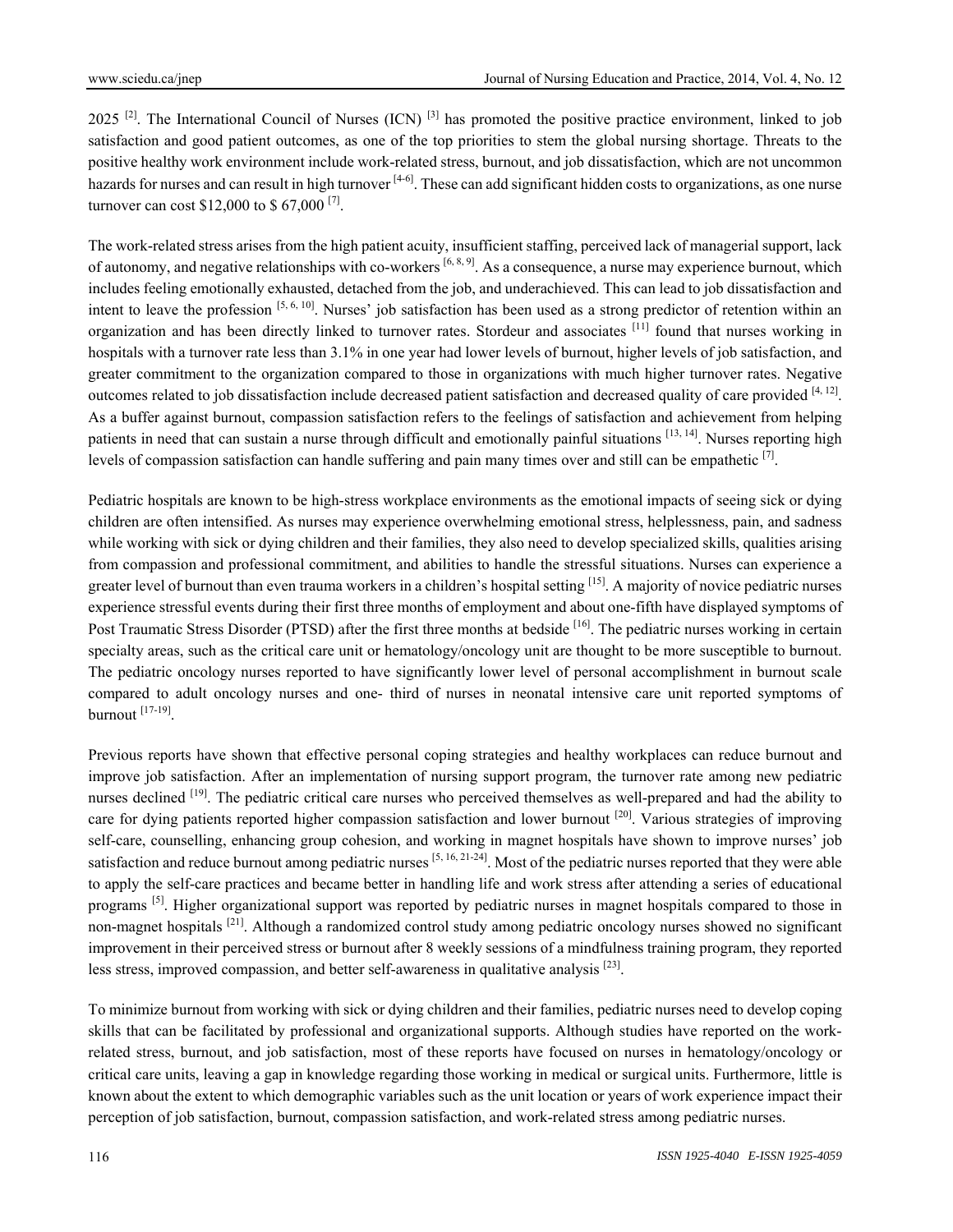#### **Study aims**

The aims of the study were to: assess job satisfaction, burnout, compassion satisfaction, and work-related stress among pediatric nurses at surgical, medical, critical care, and hematology/oncology units in a tertiary acute care hospital; and identify the predictors of job satisfaction, burnout, compassion satisfaction, and work-related stress.

# **2 Methods**

## **2.1 Design and participants**

A cross-sectional study was conducted at a children's hospital in southern California from February 2013 to March 2013. The hospital is a non-profit, 520-bed pediatric care facility which is also designated as a pediatric trauma center. As a tertiary acute care pediatric hospital, it provides acute inpatient and outpatient care services, including cancer treatments, peripheral blood and bone marrow transplants, heart surgeries, orthopedics, emergency, and trauma care. A convenience sample of registered nurses working in surgical, medical, critical care, and hematology/oncology units was invited to participate in the study. The inclusion criteria were full-time, part-time, or per diem registered nurses employed at these four units.

## **2.2 Instruments**

To assess job satisfaction, burnout, compassion satisfaction, and work-related stress, three instruments were used in the current study: Professional Quality of Life scale, version 5 (ProQOL-V)<sup>[24]</sup>, Brief Index of Affective Job Satisfaction (BIAJS)  $^{[25]}$ , and a demographics questionnaire. The 30-item ProQOL-V is a valid and reliable instrument that measures the positive and negative quality of life in relation to the professional work as a helper  $[24]$ . This instrument consists of three subscales, including Compassion Satisfaction, Burnout, and Secondary Traumatic Stress on 5-point Likert-type response ranging from 1 (*never*) to 5 (*very ofte*n). The 10-item Compassion Satisfaction subscale refers to a positive aspect of helping others through one's work and higher scores indicate a greater satisfaction with one's professional role. The 10-item Burnout subscale measures the negative feelings regarding lack of personal accomplishments and emotional exhaustion related to workplace environment or heavy workload. The 10-item Secondary Traumatic Stress subscale measures the stress symptoms from seeing others experience trauma or extremely stressful events. Higher scores for either Burnout or Secondary Traumatic Stress subscales indicate higher levels of burnout or work-related stress. The construct validity of this tool has been reported in the previous published studies. The internal consistency reliabilities of Compassion Satisfaction, Burnout, and Secondary Traumatic Stress subscales were Cronbach's alphas of 0.88, 0.75, and 0.81, respectively. Each subscale's summation score ranges from 10 to 50, with scores  $\geq$  42, 23-41, and  $\leq$  22 indicating high, moderate, and low score categories, respectively.

The 7-item Brief Index of Affective Job Satisfaction (BIAJS) includes four items measuring subjective satisfaction with current job plus three distractor items on a 5-point Likert-type response, ranging from 1 (*strongly disagree*) to 5 (*strongly agree*) <sup>[25]</sup>. After excluding the distractor items, the mean score ranges from 1 to 5, with the higher score indicating higher job satisfaction. The internal consistency reliability was reported with Cronbach's alphas ranging from 0.81 to 0.83. The demographic questionnaire collected information on gender, age, ethnicity, education level, years worked as a registered nurse (RN), and the unit location.

## **2.3 Data collection procedures**

The study was approved by the Institutional Review Boards at the hospital and the university. A waiver of consent was granted since the research presented no more than minimal risks and the data collection methods preserved anonymity. The potential subjects were recruited during unit team meetings of the four units. The nurses who agreed to participate in the study were reminded that their participation was entirely voluntary and had the right to withdraw from participation at any time without affecting their employment or relationship with the hospital. The nurses returned the completed questionnaires after the unit team meetings.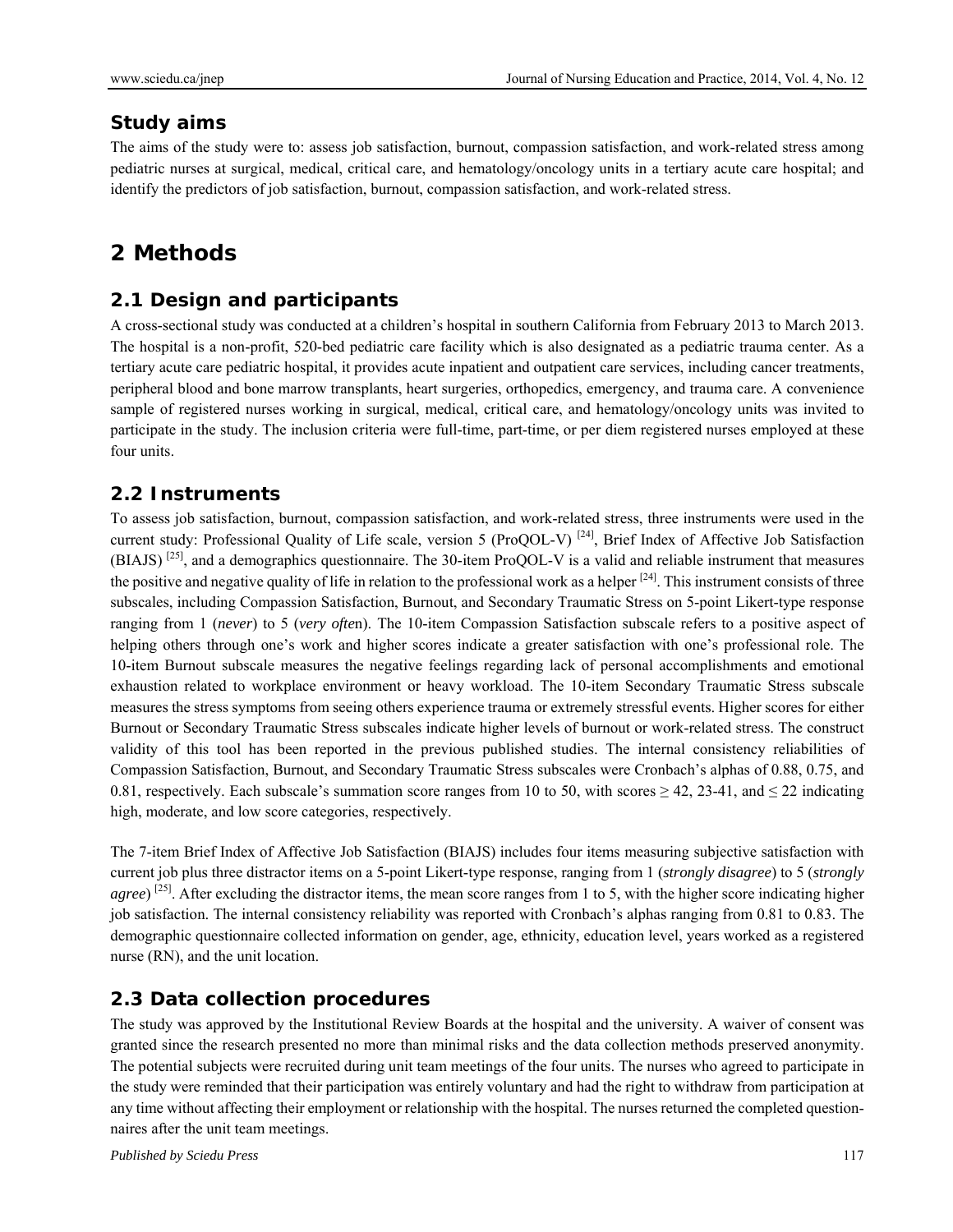## **2.4 Data analyses**

The collected data were entered and analyzed using SPSS program, version 20.0 (SPSS Inc, Chicago, USA). Descriptive statistics of frequencies, percentage, means, and standard deviations were performed. One-way Analysis of Variance (ANOVA) was employed to compare the mean scores of job satisfaction, burnout, compassion satisfaction, and secondary traumatic stress across the four units. Bivariate Pearson correlations were first performed to assess the relationships among demographic variables, job satisfaction, burnout, compassion satisfaction, and secondary traumatic stress. The categorical demographic variables were recoded into dummy variables. The statistically significant demographic variables were then entered simultaneously into multiple regression models to identify the predictors of four dependent variables. For the purpose of this study, the significance level was set at  $p$  value  $< .05$ .

# **3 Results**

## **3.1 Sample characteristics**

A total of 240 out of 406 nurses employed in the four units participated in the study (59% responses rate): 39 from surgical, 71 from medical, 39 from critical care, and 46 from hematology/oncology unit. The sample characteristics of each unit are presented in Table 1. A majority of the participants were female (94.2%), white (66.7%), 30-44 years old (53.8%), and had less than10 years of RN experience (55.0%) and baccalaureate degree (70.0%). There were no significant differences in demographic characteristics across the four units.

|                          | <b>Surgical unit</b> | <b>Medical unit</b> | Critical care unit | Hematology/oncology unit | <b>Total</b> |
|--------------------------|----------------------|---------------------|--------------------|--------------------------|--------------|
|                          | $(n = 39)$           | $(n=71)$            | $(n = 39)$         | $(n = 46)$               | $(N = 240)$  |
| Gender                   |                      |                     |                    |                          |              |
| Female                   | 36(92.3)             | 65(91.5)            | 79 (94.0)          | 46 (100)                 | 226 (94.2)   |
| Male                     | 2(5.1)               | 6(8.5)              | 5(6.0)             | 0(0)                     | 13(5.4)      |
| Age, yr                  |                      |                     |                    |                          |              |
| $21 - 29$                | 11(28.2)             | 13(18.3)            | 15(17.9)           | 17(37.0)                 | 56(23.3)     |
| $30 - 44$                | 18(46.2)             | 48(67.6)            | 43(51.2)           | 20(43.5)                 | 129(53.8)    |
| $45 - 59$                | 8(20.5)              | 8(11.3)             | 22(26.2)           | 7(15.2)                  | 45(18.8)     |
| $\geq 60$                | 1(2.6)               | 2(2.8)              | 4(4.8)             | 2(4.3)                   | 9(3.8)       |
| Ethnicity                |                      |                     |                    |                          |              |
| White                    | 29(74.4)             | 44(62.0)            | 56 (66.7)          | 31(67.4)                 | 160(66.7)    |
| Hispanic                 | 4(10.3)              | 5(7.0)              | 5(6.0)             | 1(2.2)                   | 15(6.3)      |
| African-American         | 2(5.1)               | 0(0)                | 0(0)               | 0(0)                     | 2(0.8)       |
| Asian                    | 1(2.6)               | 16(22.5)            | 14(16.7)           | 11(23.9)                 | 42(17.5)     |
| Multi-ethnic             | 2(5.1)               | 5(7.0)              | 2(2.4)             | 3(6.5)                   | 12(5.0)      |
| Other                    | 0(0)                 | 1(1.4)              | 5(6.0)             | 0(0)                     | 6(2.5)       |
| <b>Educational level</b> |                      |                     |                    |                          |              |
| Diploma/Associate        | 8(20.5)              | 12(16.9)            | 19(22.6)           | 6(13.0)                  | 45(18.8)     |
| Baccalaureate            | 26(66.7)             | 51 (71.8)           | 53 $(63.1)$        | 38 (82.6)                | 168(70.0)    |
| Master's                 | 4(10.3)              | 8(11.3)             | 11(13.1)           | 2(4.3)                   | 25(10.4)     |
| Doctoral                 | 0(0)                 | 0(0)                | 1(1.2)             | 0(0)                     | 1(0.4)       |
| Years of RN experience   |                      |                     |                    |                          |              |
| $1 - 4$                  | 7(17.9)              | 11(15.5)            | 9(10.7)            | 10(21.7)                 | 37(15.4)     |
| $5 - 9$                  | 16(41.0)             | 30(42.3)            | 28(33.3)           | 21(45.7)                 | 95 (39.6)    |
| $10 - 19$                | 7(17.9)              | 24(33.8)            | 23(27.4)           | 6(13.0)                  | 60(25.0)     |
| $\geq 20$                | 8(20.5)              | 6(8.5)              | 23(27.4)           | 9(19.6)                  | 46 (19.2)    |

**Table 1.** Sample characteristics across four study units  $(N = 240)$ 

*Note.* Values are expressed as number (%) unless otherwise indicated. Percentage may not add up to 100% because of missing data or rounding.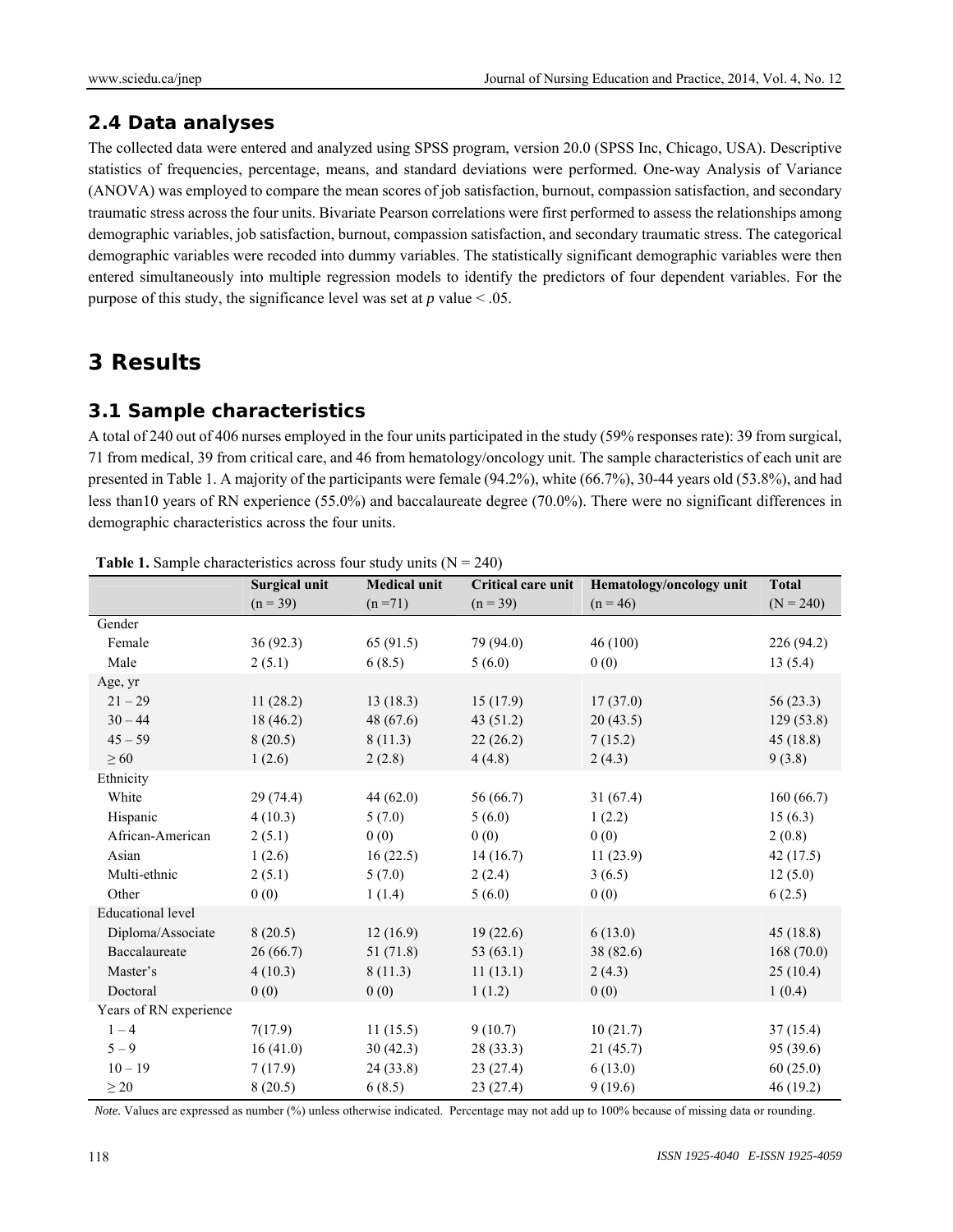# **3.2 Job satisfaction, burnout, compassion satisfaction, & secondary traumatic stress**

The internal consistency reliabilities, as measured by Cronbach's alpha, were 0.88, 0.72, 0.88, and 0.80 for Job Satisfaction, Burnout, Compassion Satisfaction, and Secondary Traumatic Stress subscales, respectively. Mean scores by units are shown in Table 2. The mean job satisfaction and compassion satisfaction scores were lowest for the surgical unit (3.29 and 39.0, respectively) and highest for the hematology/oncology unit (4.26 and 43.0, respectively). The burnout scores showed highest burnout for the surgical unit (24.5) and lowest for the hematology/oncology unit (20.2). The secondary traumatic stress scores were quite similar across the four units, ranging from 21.6 to 22.1 and were not statistically different across the units ( $F_{3, 236} = 0.111$ ;  $p = .953$ ). The mean score differences across the four units were statistically significant for job satisfaction ( $F_{3, 234}$  = 15.561;  $p$ < .001), compassion satisfaction ( $F_{3, 236}$  = 5.421;  $p$  = .001), and burnout  $(F_{3, 236} = 6.361; p < .001)$ .

**Table 2**. Job satisfaction, burnout, compassion satisfaction, & secondary traumatic stress scores (mean  $\pm$  SD)

|                            | Surgical unit   | <b>Medical unit</b> | <b>Critical care unit</b> | Hematology/oncology unit | <b>Total</b>    |
|----------------------------|-----------------|---------------------|---------------------------|--------------------------|-----------------|
|                            | $(n = 39)$      | $(n = 71)$          | $(n = 39)$                | $(n = 46)$               | $(N = 240)$     |
| Job satisfaction           | $3.29 \pm 0.75$ | $3.87 \pm 0.64$     | $3.59 \pm 0.82$           | $4.26 \pm 0.51$          | $3.75 \pm 0.77$ |
| Compassion satisfaction    | $39.0 \pm 5.5$  | $41.7 \pm 4.4$      | $40.8 \pm 4.7$            | $43.0 \pm 4.5$           | $41.2 \pm 4.8$  |
| <b>Burnout</b>             | $24.5 \pm 5.1$  | $22.8 \pm 4.7$      | $23.0 \pm 4.7$            | $20.2 \pm 3.9$           | $22.6 \pm 4.8$  |
| Secondary traumatic stress | 21.6(4.5)       | 22.1(5.2)           | 22.0(5.9)                 | 21.8(4.9)                | 22.0(5.3)       |

*Note.* Compassion Satisfaction, Burnout, and Secondary Traumatic Stress subscales: Possible ranges 10-50. Job Satisfaction scale: Possible ranges 1-5.

Figure 1 shows the mean scores for job satisfaction, compassion satisfaction, burnout, and secondary traumatic stress by years of RN experience at each unit. The mean job satisfaction and compassion satisfaction scores in the surgical unit showed the lowest satisfaction for the nurses with 5-9 years of RN experience (2.88 and 36.2, respectively) and the highest satisfaction for those with  $\geq 20$  years of experience (3.81 and 43.4, respectively). The surgical unit's mean burnout and secondary traumatic stress scores were the highest for the nurses with 5-9 years of RN experience (26.6 and 23.2, respectively) and the lowest for those with  $\geq$  20 years of experience (20.9 and 18.1, respectively). In contrast, the mean job satisfaction and compassion satisfaction scores for those in hematology/oncology unit were consistently high across the years of RN experience and the burnout scores were consistently low.

### **3.3 Predictors of job satisfaction, burnout and compassion satisfaction**

Bivariate correlations showed that ethnicity, educational level, unit location, and years of RN experience have significant association with job satisfaction scores (see Table 3). For compassion satisfaction and burnout, the unit location had significant correlations. None of the demographic variables had significant correlations with secondary traumatic stress scores. The demographic variables with significant correlations with job satisfaction were entered into simultaneous multiple regression models to identify the predictor variables for job satisfaction, burnout, compassion satisfaction, and secondary traumatic stress. Normality, linearity, and homoscedasticity were met for model assumptions [26].

Table 4 shows that the combination of demographic variables explained 25.1% of the variance in job satisfaction  $(R^2 =$ 0.251). The positive predictors of job satisfaction were white ethnicity ( $\beta$  = 0.33; *p* = .001) and hematology/oncology unit  $(\beta = 0.16; p = 0.022)$ , whereas negative predictors were surgical unit  $(\beta = -0.32; p < 0.001)$  and critical care unit  $(\beta = -0.20;$  $p = .005$ ). For compassion satisfaction, the combination of demographic variables explained 8.8% of variance ( $R^2 = 0.088$ ) and surgical unit was the only predictor  $(\beta = -0.24; p = .001)$ . For burnout, the combination of demographic variables accounted for 10% of the variance ( $R^2$  = 0.010); surgical unit ( $β$  = 0.15;  $p$  = .043) and hematology/oncology unit ( $β$  = -0.22;  $p = .004$ ) were significant predictor variables. No statistically significant predictors were identified for secondary traumatic stress.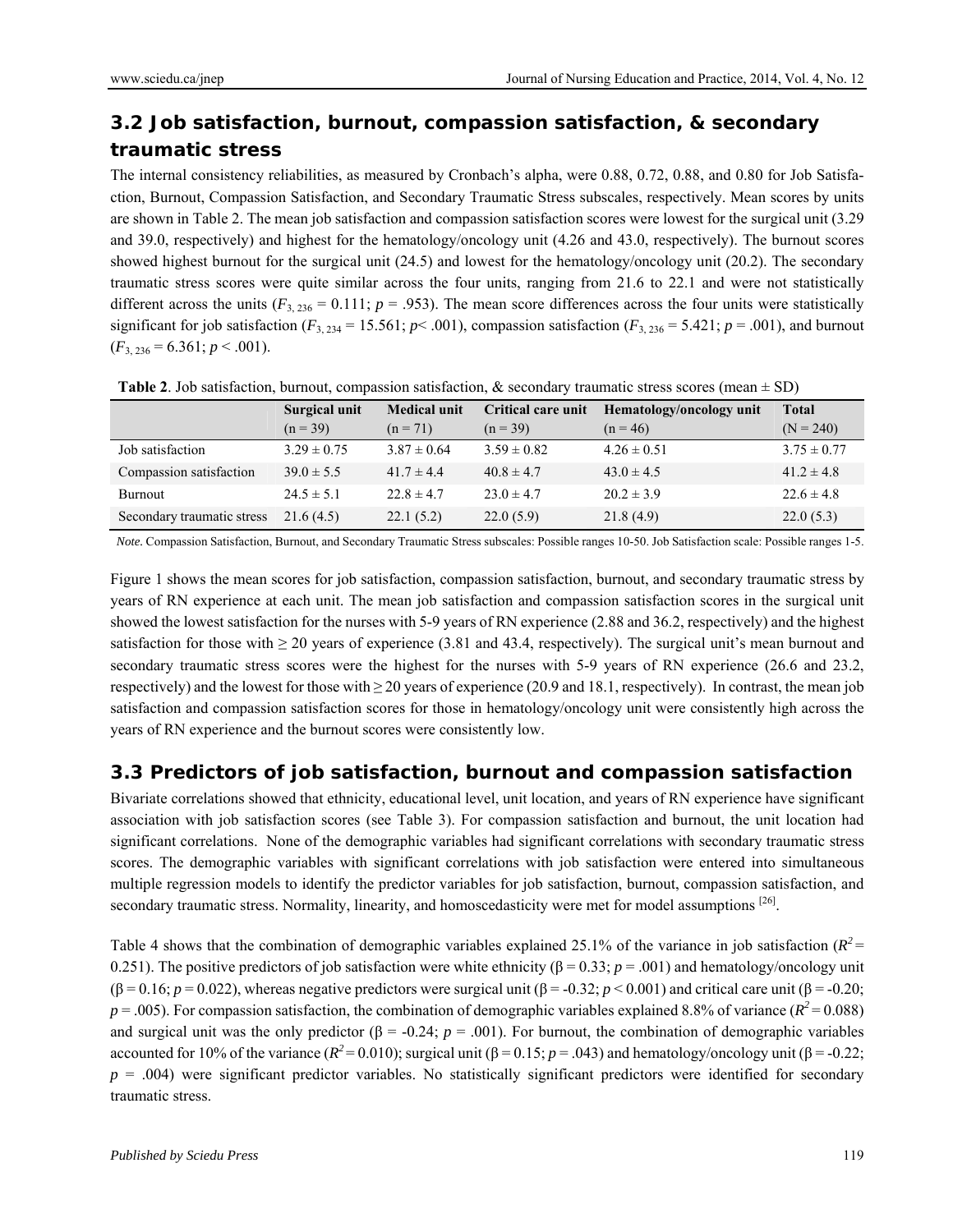

**Figure 1.** Job satisfaction, burnout, compassion satisfaction, secondary traumatic stress by units and years of RN e experience

|                          | Job satisfaction <sup>†</sup> | Compassion satisfaction <sup>†,‡</sup> | Burnout <sup>†,‡</sup> | Secondary traumatic stress <sup>†,‡</sup> |  |
|--------------------------|-------------------------------|----------------------------------------|------------------------|-------------------------------------------|--|
| Ethnicity                |                               |                                        |                        |                                           |  |
| White                    | $0.153*$                      |                                        |                        |                                           |  |
| Hispanic                 | $-0.063$                      |                                        |                        |                                           |  |
| Asian/Pacific Islander   | $-0.005$                      |                                        |                        |                                           |  |
| <b>Educational</b> level |                               |                                        |                        |                                           |  |
| Diploma/Associate        | $-0.101$                      |                                        |                        |                                           |  |
| Baccalaureate            | $0.138*$                      |                                        |                        |                                           |  |
| Master's/Doctoral        | $-0.076$                      |                                        |                        |                                           |  |
| Unit location            |                               |                                        |                        |                                           |  |
| Surgical                 | $-0.265**$                    | $-0.198**$                             | $0.169**$              | $-0.032$                                  |  |
| Medical                  | 0.102                         | 0.072                                  | 0.017                  | 0.024                                     |  |
| Critical care            | $-0.159*$                     | $-0.062$                               | 0.056                  | 0.011                                     |  |
| Hematology/oncology      | $0.322**$                     | $0.178**$                              | $-0.245**$             | $-0.011$                                  |  |
| Years of RN experience   |                               |                                        |                        |                                           |  |
| $1 - 4$                  | $0.166*$                      |                                        |                        |                                           |  |
| $5 - 9$                  | $-0.044$                      |                                        |                        |                                           |  |
| $10 - 19$                | $-0.094$                      |                                        |                        |                                           |  |
| $\geq 20$                | 0.006                         |                                        |                        |                                           |  |

**Table 3.** Bivariate correlations  $(N = 240)$ 

<sup>†</sup>Correlations with gender and age groups were not statistically significant and are not shown. <sup>‡</sup>Correlations with ethnicity, educational level and years of RN experience were not statistically significant and are not shown. \*  $p < .05$ ; \*\*  $p < .01$ ; \*\*\*  $p < .001$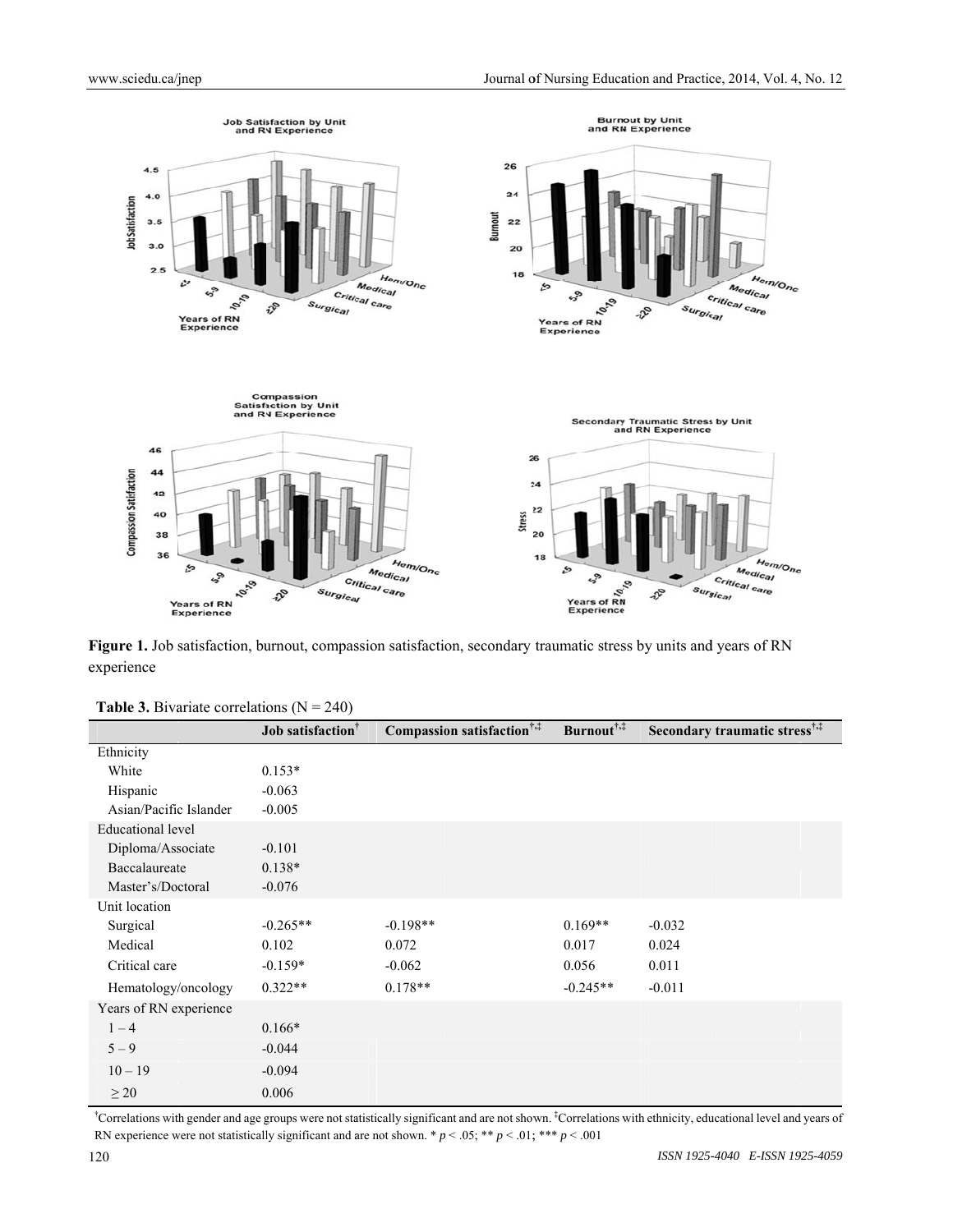| <b>Predictors</b>  | <b>Job</b> satisfaction        |            | <b>Compassion satisfaction</b> |           | <b>Burnout</b> |                              |  |
|--------------------|--------------------------------|------------|--------------------------------|-----------|----------------|------------------------------|--|
|                    | B                              |            | B                              |           | B              |                              |  |
| White ethnicity    | 0.16                           | $0.33**$   | $-0.59$                        | $-0.06$   | $-1.49$        | $-0.15$                      |  |
| Surgical unit      | $-0.67$                        | $-0.32***$ | $-3.21$                        | $-0.24**$ | 1.93           | $0.15*$                      |  |
| Heme/onc unit      | 0.31                           | $0.16*$    | 1.02                           | 0.08      | $-2.60$        | $-0.22**$                    |  |
| Critical care unit | $-0.32$                        | $-0.20**$  | $-1.01$                        | $-0.10$   | 0.16           | 0.02                         |  |
|                    | $R^2 = 0.251$                  |            | $R^2 = 0.088$                  |           | $R^2 = 0.10$   |                              |  |
|                    | $F\Delta$ (11, 223) = 6.791*** |            | $F\Delta$ (11, 225) = 1.980*   |           |                | $F\Delta$ (11, 225) = 2.264* |  |

**Table 4.** Simultaneous multiple regression models  $(N = 240)$ 

\*  $p < .05$ ; \*\*  $p < .01$ ; \*\*\*  $p < .001$  Heme/onc: hematology/oncology

# **4 Discussion**

It was an unexpected finding that the nurses in the hematology/oncology unit had the lowest level of burnout and highest levels of compassion satisfaction and job satisfaction among the four units studied. These differences were not only statistically significant, but were also meaningfully different. For example, the burnout scores for hematology/oncology nurses were in the low score category, whereas those for the other units were in moderate score categories. This was confirmed in multivariate analyses that took other demographic variables into account. The hematology/oncology unit was still a positive predictor ( $\beta = +0.16$ ) of job satisfaction and negative predictor ( $\beta = -0.22$ ) of burnout. This is in contrast to the previous study results that nurses working in the hematology/oncology units have low job satisfaction, high burnout, and high levels of negative stress related to the intense psychological, emotional, and nursing care required to meet the needs of children with cancer as well as the needs of their families  $[5, 23]$ .

A plausible explanation for this unexpected finding from the current study is that the hematology/oncology unit had previously implemented a unit-based multi-disciplinary patient care program, which embedded palliative and end-of-life care to provide support and comfort measures along with the treatment plans for the children and their families. Since its inception in 2005, the program not only supported children and their families, but also the unit nurses through education and mentoring. This program is led by a Supportive Care Registered Nurse who provides several services and interventional strategies for staff nurses and assists them with specialized education on palliative and end-of-life care. Having a supportive nurse who can serve as an advocate for children and staff nurses may have contributed to low burnout as well as high job satisfaction and compassion satisfaction [28].

On the other hand, the nurses in the surgical unit had the lowest job satisfaction and compassion satisfaction scores as well as the highest burnout scores compared to nurses in other units. One possible explanation is that the surgical unit had undergone significant restructuring over the past few years and had increased patient census and acuities as well as a large number of new staff nurses being hired and trained. Nonetheless, these findings are consistent with a previous study that the pediatric nurses working in the general surgical unit were found to have the highest level of burnout or PTSD symptoms compared to those in medical, oncology, pediatric critical care unit, or emergency room  $[29]$ .

Although the subgroup sizes by years of RN experience within each unit are relatively small, a closer examination of the data from the surgical unit revealed that those with 5-9 years of RN experience had the lowest job satisfaction and compassion satisfaction with the highest burnout scores, whereas the nurses with greater than 20 years of experience had the highest job satisfaction and lowest burnout scores. In addition, the secondary traumatic stress scores indicate that nurses with 5-9 years of experience in the surgical unit had the highest stress whereas the nurses with greater than 20 years of experience had the lowest stress. It is not clear why the nurses with 5-9 years of experience in the surgical unit have unusually low satisfaction and yet nurses with longest experience have high satisfaction. However, this pattern may be the result of the nurses with high burnout and low job satisfaction leaving the unit selectively, whereas those nurses with low burnout and high job satisfaction are likely to stay in the surgical unit. A similar study finding were reported that the new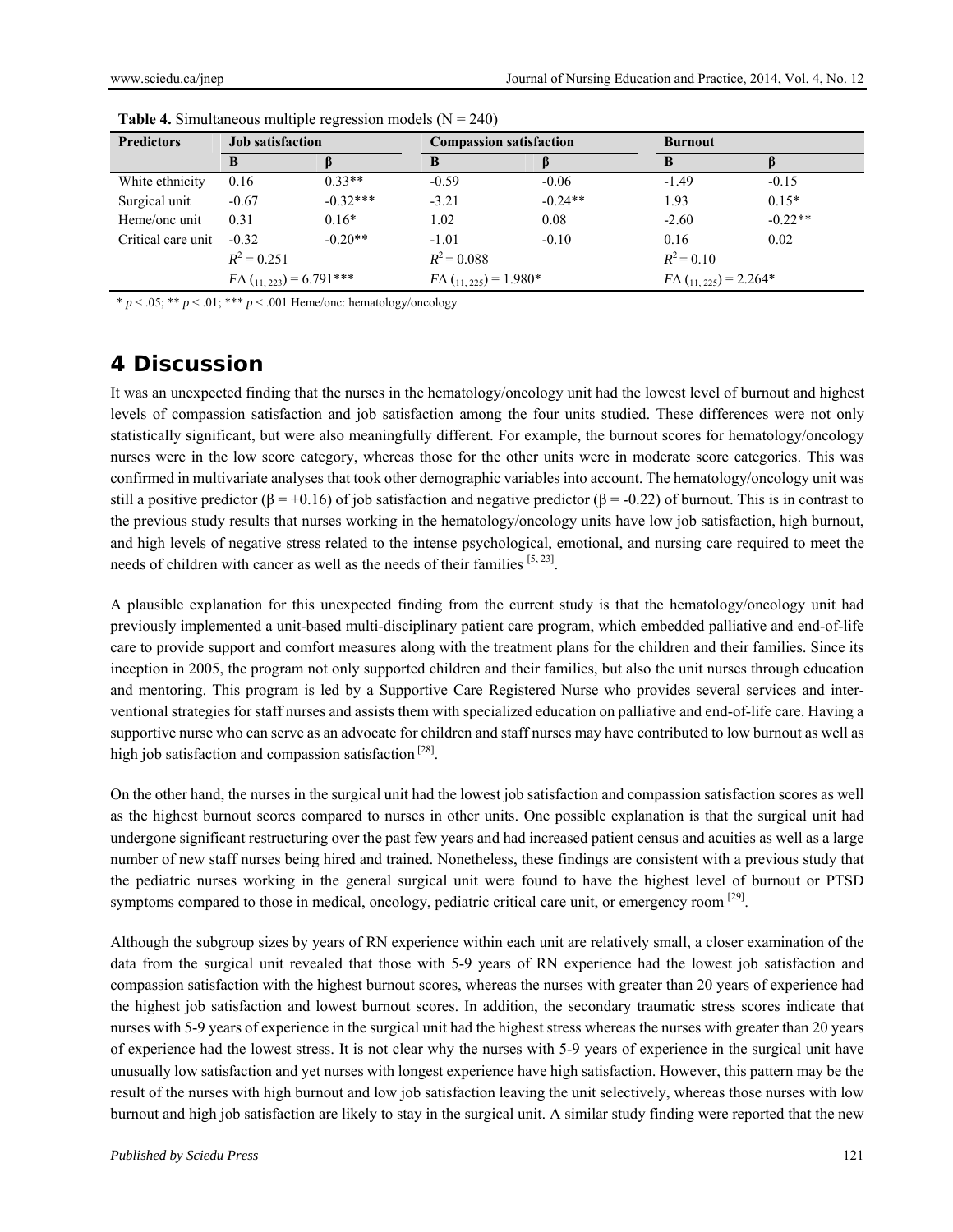nurses enter the workforce with high satisfaction, which declines over the years, and increase again after 15 years of experience as they become more seasoned and have less job stress  $[21, 30]$ .

Pediatric nursing is a meaningful and rewarding specialty and yet it also offers challenges to nurses with repeated exposure to serious illness, trauma, pain, and suffering of children and their families. Although the unit-based multi-disciplinary patient care program in the hematology/oncology unit appears to have contributed to high job satisfaction and low burnout for the nurses, such a program would not necessarily be useful for nurses in other units since the patient populations served are quite different and the types of stress experienced by nurses are likely to be different as well. Since burnout among nurses is quite prevalent in acute care settings and is negatively associated with quality of nursing care and job satisfaction, it is critical to have strategies for minimizing burnout among nurses at personal, professional, and organizational levels  $^{[12, 31]}$ . On the personal level, nurses need to develop self-care skills in managing family-work balance and coping with stress. At the professional level having mentors as well as supportive and collaborative peers are helpful. The commitment to provide sustainable healthy work environment at each unit, meaningful recognition for staff nurses, open communication between managers and staff, as well as adequate staffing to match patient acuity level are effective strategies at organizational level  $^{[32]}$ . Considering the need for a variety of strategies at each level, a focused and targeted approach to a specific group of nurses in a unit may be an effective strategy for reducing burnout among pediatric nurses.

#### **Limitations**

There are several limitations to the current study. First, the unit location as a predictor variable for job satisfaction, compassion satisfaction, and burnout should not be taken as cause-and-effect relationships in this cross-sectional study. Second, although the majority of nurses from the units participated in the current study, there was still a significant fraction of nurses who did not participate, which may have introduced sample selection bias. Third, the self-reporting method of the study instruments may have either overestimated or underestimated their responses. Finally, the study findings from a single institution may not be generalizable to other hospital settings.

# **5 Conclusions**

Although pediatric nurses in the hematology/oncology unit are thought to have high levels of negative stress from caring for children with cancer, it was surprising that they actually had the lowest level of burnout and highest levels of compassion satisfaction and job satisfaction among the four units studied. In contrast, the nurses in surgical unit had the lowest job satisfaction and compassion satisfaction as well as the highest burnout. A unit-based palliative and end-of-life care program providing support and comfort to the children and family members, as well as education and mentoring for the nursing staff may have contributed to the well-being of the pediatric nurses in hematology/oncology unit. Further studies are needed to confirm the results of the current study and to evaluate the potential effects of interventions to improve professional quality of life and job satisfaction.

### **Acknowledgement**

Authors wish to express special gratitude to Dottie Crummy, PhD, RN and Chris Sloan, MSN, RN for their helpful suggestions and support.

## **References**

- [1] Neff DF, Cimiotti JP, Heusinger AS, Aiken LH. Nurse reports from the frontlines: analysis of a statewide nurse survey. Nursing Forum. 2011; 46(1): 4-10. PMid:21306390 http://dx.doi.org/10.1111/j.1744-6198.2010.00201.x
- [2] Buerhaus PI, DesRoches C, Donelan K, Hess R. Still making progress to improve the hospital workplace environment? Results from the 2008 National Survey of Registered Nurses. Nursing Economics. 2009; 27(5): 289-301. PMid:19927444
- [3] International Council of Nurses. The global nursing shortage: priority areas for intervention. Available from: http://www.nurse.or.jp/nursing/international/icn/report/data/2005kangosifusoku.pdf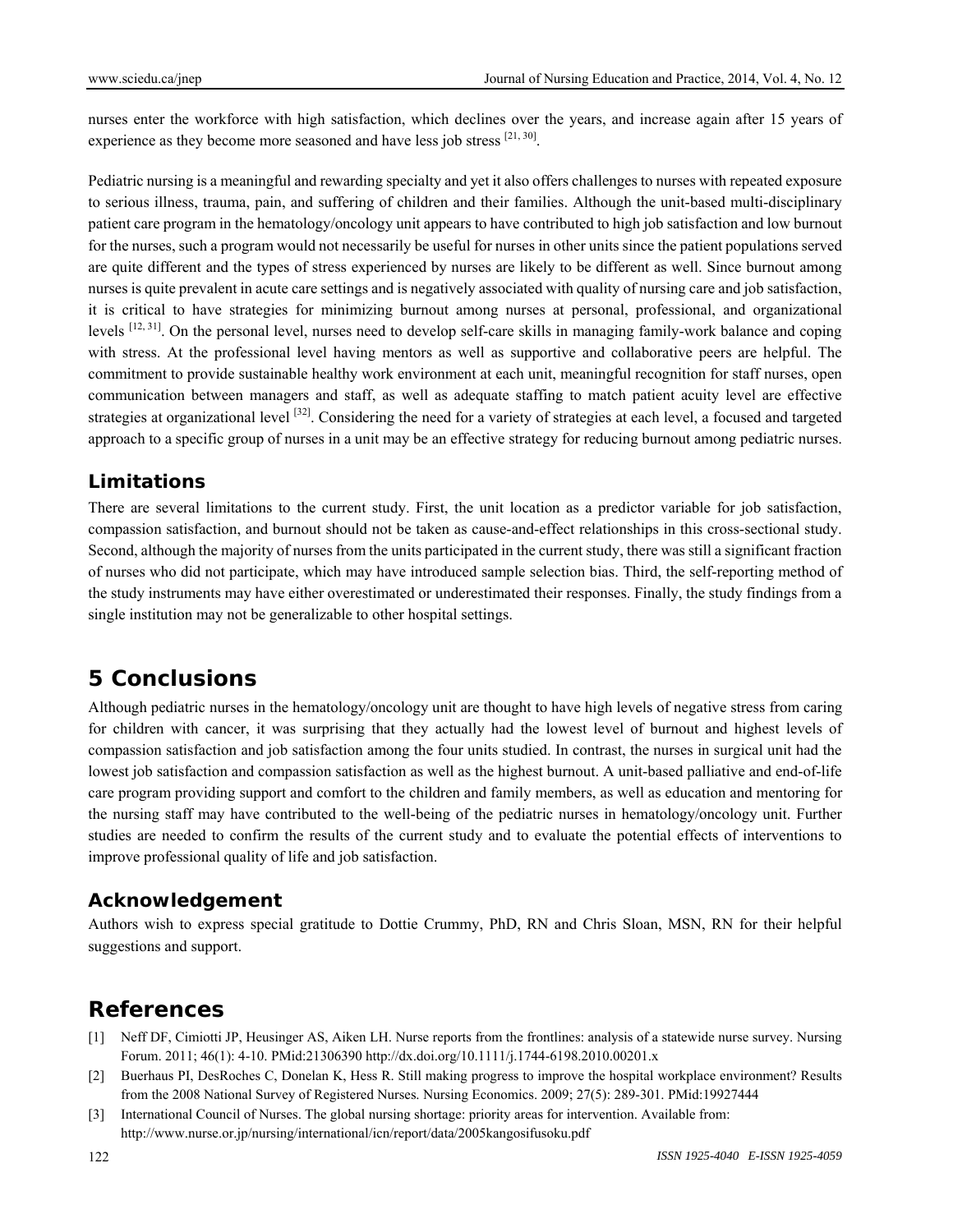- [4] Ozden D, Karagozoglu S, Yildirim G. Intensive care nurses' perception of futility: job satisfaction and burnout dimensions. Nursing Ethics. 2013; 20(4): 436-447. PMid:23411368 http://dx.doi.org/10.1177/0969733012466002
- [5] Schwerman N, Stellmacher J. A holistic approach to supporting staff in a pediatric hospital setting. Workplace Health & Safety. 2012; 60(9): 385-390. PMid:22909222 http://dx.doi.org/10.3928/21650799-20120816-51
- [6] Toh SG, Ang E, Devi MK. Systematic review on the relationship between the nursing shortage and job satisfaction, stress and burnout levels among nurses in oncology/haematology settings. International Journal of Evidence-based Healthcare. 2012; 10(2): 126-141. PMid:22672602 http://dx.doi.org/10.1111/j.1744-1609.2012.00271.x
- [7] Purcell SR, Kutash M, Cobb S. The relationship between nurses' stress and nurse staffing factors in a hospital setting. Journal of Nursing Management. 2011; 19(6): 714-720. PMid:21899624 http://dx.doi.org/10.1111/j.1365-2834.2011.01262.x
- [8] Hooper C, Craig J, Janvrin DR, Wetsel MA, Reimels E. Compassion satisfaction, burnout, and compassion fatigue among emergency nurses compared with nurses in other selected inpatient specialties. Journal of Emergency Nursing. 2010; 36(5): 420-427. PMid:20837210 http://dx.doi.org/10.1016/j.jen.2009.11.027
- [9] Oyeleye O, Hanson P, O'Connor N, Dunn D. Relationship of workplace incivility, stress, and burnout on nurses' turnover intentions and psychological empowerment. Journal of Nursing Administration. 2013; 43(10): 536-542. PMid:24061587 http://dx.doi.org/10.1097/NNA.0b013e3182a3e8c9
- [10] Kearney MK, Weininger RB, Vachon ML, Harrison RL, Mount BM. Self-care of physicians caring for patients at the end of life: "Being connected... a key to my survival". JAMA. 2009; 301(11): 1155-1164. PMid:19293416 http://dx.doi.org/10.1001/jama.2009.352
- [11] Stordeur S, D'Hoore W, Group NE-S. Organizational configuration of hospitals succeeding in attracting and retaining nurses. Journal of Advanced Nursing. 2007; 57(1): 45-58. PMid:17184373 http://dx.doi.org/10.1111/j.1365-2648.2006.04095.x
- [12] Burtson PL, Stichler JF. Nursing work environment and nurse caring: relationship among motivational factors. Journal of Advanced Nursing. 2010; 66(8): 1819-1831. PMid:20557389 http://dx.doi.org/10.1111/j.1365-2648.2010.05336.x
- [13] Hinderer KA, VonRueden KT, Friedmann E, et al. Burnout, compassion fatigue, compassion satisfaction, and secondary traumatic stress in trauma nurses. Journal of Trauma Nursing. 2014; 21(4): 160-169. PMid:25023839 http://dx.doi.org/10.1097/JTN.0000000000000055
- [14] Yoder EA. Compassion fatigue in nurses. Applied Nursing Research. 2010; 23(4): 191-197. PMid:21035028 http://dx.doi.org/10.1016/j.apnr.2008.09.003
- [15] Robins PM, Meltzer L, Zelikovsky N. The experience of secondary traumatic stress upon care providers working within a children's hospital. Journal of Pediatric Nursing. 2009; 24(4): 270-279. PMid:19632504 http://dx.doi.org/10.1016/j.pedn.2008.03.007
- [16] Li A, Early SF, Mahrer NE, Klaristenfeld JL, Gold JI. Group cohesion and organizational commitment: protective factors for nurse residents' job satisfaction, compassion fatigue, compassion satisfaction, and burnout. Journal of Professional Nursing. 2014; 30(1): 89-99. PMid:24503320 http://dx.doi.org/10.1016/j.profnurs.2013.04.004
- [17] Davis S, Lind BK, Sorensen C. A comparison of burnout among oncology nurses working in adult and pediatric inpatient and outpatient settings. Oncology Nursing Forum. 2013; 40(4): E303-311. PMid:23803274 http://dx.doi.org/10.1188/13.ONF.E303-E311
- [18] Rochefort CM, Clarke SP. Nurses' work environments, care rationing, job outcomes, and quality of care on neonatal units. Journal of Advanced Nursing. 2010; 66(10): 2213-2224. PMid:20626479 http://dx.doi.org/10.1111/j.1365-2648.2010.05376.x
- [19] Messmer PR, Bragg J, Williams PD. Support programs for new graduates in pediatric nursing. Journal of Continuing Education in Nursing. 2011; 42(4): 182-192. PMid:21462909 http://dx.doi.org/10.3928/00220124-20110324-05
- [20] Todaro-Franceschi V. Critical care nurses' perceptions of preparedness and ability to care for the dying and their professional quality of life. Dimensions of Critical Care Nursing. 2013; 32(4): 184-190. PMid:23759913 http://dx.doi.org/10.1097/DCC.0b013e31829980af
- [21] Lacey SR, Teasley SL, Cox KS. Differences between pediatric registered nurses' perception of organizational support, intent to stay, workload, and overall satisfaction, and years employed as a nurse in magnet and non-magnet pediatric hospitals: implications for administrators. Nursing Administration Quarterly. 2009; 33(1): 6-13. PMid:19092517 http://dx.doi.org/10.1097/01.NAQ.0000343342.24925.0c
- [22] Edmonds C, Lockwood GM, Bezjak A, Nyhof-Young J. Alleviating emotional exhaustion in oncology nurses: an evaluation of Wellspring's "Care for the Professional Caregiver Program". Journal of Cancer Education. 2012; 27(1): 27-36. PMid:22042712 http://dx.doi.org/10.1007/s13187-011-0278-z
- [23] Moody K, Kramer D, Santizo RO, et al. Helping the helpers: mindfulness training for burnout in pediatric oncology--a pilot program. Journal of Pediatric Oncology Nursing. 2013; 30(5): 275-284. PMid:24101747 http://dx.doi.org/10.1177/1043454213504497